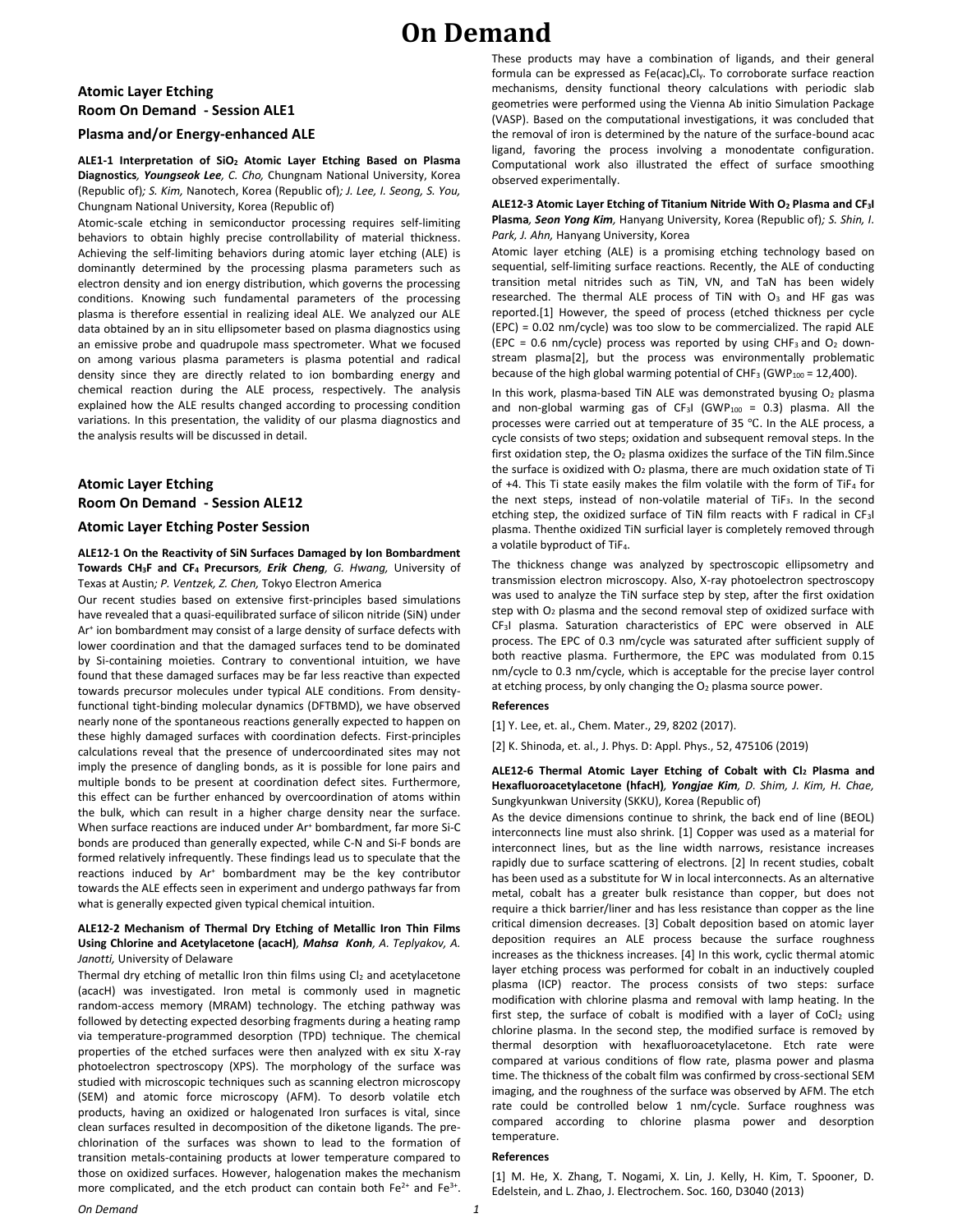# **On Demand**

[2] D. Bobb-Semple, K. L. Nardi, N. Draeger, D. M. Hausmann, and S. F. Bent, Chem. Mater 31, 1635 (2019)

[3] N. Bekiaris, Z. Wu, H. Ren, M. Naik, J. H. Park, M. Lee, T. H. Ha, W. Hou, J. R. Bakke, M. Gage, Y. Wang, and J. Tang, In 2017 IEEE International Interconnect Technology Conference (IITC), IEEE, 1 (2017)

[4] M. Konh, C. He, X. Lin, X. Guo, V. Pallem, R. Opila, A. Teplyakov, Z. Wang, and B. Yuan, J. Vac. Sci. Technol. 37, 021004 (2019)

**Keywords**: Thermal atomic layer etching, Metal etching, Surface roughness

## **Atomic Layer Etching Room On Demand - Session ALE2**

#### **Gas-phase and/or Thermal ALE**

**ALE2-1 Anomalous Etch Behavior of NHC-Containing Gold Precursor***, Eden Goodwin,* Carleton University, Canada*; M. Griffiths,* Wayne State University, Canada*; A. Kadri,* McMaster University, Canada*; S. Barry,*  Carleton University, Canada

N-Heterocyclic carbenes (NHCs) have been shown to reconstruct gold surfaces by dislocation and displacement of individual atoms on the surface (Amirjalayer, Bakker, Freitag, Glorius, & Fuchs, 2020). When NHCs are used as ligands for gold precursors, the role of NHC could be two-fold; they saturate surface sites and promote self limiting growth like phosphines (Van Daele et al., 2020) or they could abstract gold atoms and reorganize or etch the film.

In this work we analyze the surface behaviour of a newly reported NHCcontaining gold precursor – 1,3-diisopropylimidazol-2-ylidene)methylgold(I) – on a gold coated quartz crystal microbalance (QCM). For a 100-cycle pulse sequence (60s pulse, 20s  $N_2$  purge). In situ QCM data demonstrates frequency growth that begins at a rate of 19.6Hz/cycle, gradually decreases to 2.0Hz/cycle, and has an overall rate of 3.9 Hz/cycle (Figure 1). This figure demonstrates the stepwise etch, where the frequency increases during the precursor pulse and plateaus during the purge. Based on the QCM crystals intrinsic mass to frequency ratio of 17.7ng/cm-<sup>2.</sup>Hz, we observe an initial etch rate of 8.9 Au atoms/nm<sup>2</sup> cycle, a final rate of 1.1 Au atoms/nm<sup>2</sup> cycle, and an overall rate of 2.1 Au atoms/nm<sup>2</sup> cycle (compared to 13 atoms/nm<sup>2</sup> in a gold closest packed layer).

Etched QCM crystals were analyzed by atomic force microscopy (AFM) and compared against a standard. The QCM standard had a root mean square roughness of 1.42 nm, while an etched crystal had an enhanced roughness of 2.04 nm. The presence of NHCs on the surface was confirmed by energy dispersive X-Ray analysis (EDX). Changes in surface morphology were also apparent by scanning electron microscopy.

The magnitude of mass loss and its dependence on the presence of the NHC-containing gold precursor, combined with the increased roughness of the surface suggests that surface NHCs induce gold mobility leading to surface reorganization and mass loss of newly-formed gold-containing species. The precursor-surface interaction will be discussed, and in situ mass spectrometry will be shown to support potential surface mechanisms of this precursor.

**ALE2-2 Thermal Cyclic Etching of Non-Volatile Material by Self-Stabilizing Organometallic Complex Formation***, Yoshihide Yamaguchi, S. Fujisaki, K. Shinoda,* Hitachi, Japan*; K. Sato, M. Izawa,* Hitachi High Technologies, Japan Remarkable progress on the thermal cyclic etching of non-volatile materials has been made in recent years. The typical procedure for thermal cyclic etching of non-volatile materials such as  $HfO<sub>2</sub>$  is cyclic repetitions of formation and desorption of the organometallic complex at a constant temperature [1]. The key steps in thermal cyclic etching is the formation and the desorption of the volatile organometallic complex layer on the surface. The organometallic layer will prevent the diffusion of etching species into the deep at the formation step and it must be easily removed at the desorption step. Our previous study on the thermal cyclic etching of La<sub>2</sub>O<sub>3</sub> reported that thermal instability of the corresponding organolanthanum complexes must be suppressed in the essential presence of a stabilizer material [2]. In the current study, we present a novel thermal cyclic etching of non-volatile material via a self-stabilizing organometallic complex formation without any additional stabilizer.

*On Demand 2* The experimental apparatus we used is a tool for thermal gas phase cyclic etching equipped with a single liquid source vaporizer. A  $La<sub>2</sub>O<sub>3</sub>$  thin film sputtering deposited on a SiO2/Si wafer was used as a sample. In the first step, the La<sub>2</sub>O<sub>3</sub> film was exposed to the vapor of a non-diketonate ligand liquid as the etchant that had a self-stabilizing moiety in the molecule. The

sample was then annealed up to 350°C to remove the corresponding organo-lanthanum complex layer from the surface. After consecutive processes of complex formation and its desorption, the  $La<sub>2</sub>O<sub>3</sub>$  film thickness remaining on the sample surface was evaluated using ellipsometric measurements.

The results showed that the cumulative etched thickness of  $La<sub>2</sub>O<sub>3</sub>$  film increased linearly in proportion to the number of cycles and that no additional stabilizer was needed. The etching selectivity of  $La_2O_3$  to some other oxides was also confirmed.

From these findings, we conclude that a novel thermal cyclic etching of La<sub>2</sub>O<sub>3</sub> by self-stabilizing organometallic complex formation without an additional stabilizer has been successfully demonstrated.

[1] Y. Lee et al., Journal of Vacuum Science & Technology A 36, 061504 (2018).

[2] Y. Yamaguchi et al., ALE workshop AP+PS+TF-ThM1 (2019).

# **Atomic Layer Etching Room On Demand - Session ALE3**

#### **Solution-based including Wet ALE**

**ALE3-1 Novel Electrochemical Concepts for Enabling Atomic Layer Etching of Metals***, Y. Gong, Theodore Phung, R. Akolkar,* Case Western Reserve University

In this talk, we will outline electrochemical concepts for achieving atomic layer-by-layer etching of interconnect materials such as copper and ruthenium used in semiconductor devices. By employing a two-step process comprising surface-limited electrochemical oxidation followed by selective etching of the surface oxide monolayer, we will demonstrate the atomic layer etching (electrochemical ALE) of copper and ruthenium. Characteristics of the electrochemical ALE process steps will be outlined using a suite of in situ and ex situ techniques including electrochemical measurements, quartz crystal micro-gravimetry, and high-resolution TEM or AFM. Finally, the critical role of the electrode potential in enabling layerby-layer etching without surface roughness amplification will be highlighted. Underlying electrochemical mechanisms and thermodynamic considerations will be explained leading to guidelines for optimal electrochemical ALE process design.

**Atomic Layer Etching Room On Demand - Session ALE8 Integration of ALD + ALE**

**ALE8-1 Simultaneous Selective Deposition and Etching of Ru for Atomic Layer Processing of SiO2***, Sumaira Yasmeen, B. Ko, B. Gu, H. Lee,* Incheon National University, Korea (Republic of)

Nanofabrication is facing multiple challenges, such as patterning limits and transition to 3D structures, with the downscaling of devices to sub-5nm scale. To overcome the existing challenges, area-selective atomic layer deposition (AS-ALD) has surfaced as a promising candidate for a toolbox of nanofabrication. In our previous work, we introduced a Si precursor type inhibitor using bis(methylamino)dimethylsilane (DMADMS) and it showed reliable AS-ALD with high process compatibility with current unit processes of nanofabrication. In this work, the AS-ALD is extended to a multipurpose process that DMADMS is used as a Si inhibitor as well as precursor for SiO<sup>2</sup> ALD using ozone as an oxidant. In addition, AS-ALD Ru process is also integrated into the  $SiO<sub>2</sub>$  process as a supporting layer for oxidation protection and lateral growth control. In a detailed process, the experiments are designed in such a way that DMADMS inhibitor is first adsorbed selectively on SiO<sub>2</sub> surface. After DMADMS inhibitor adsorption, Ru AS-ALD process is carried out and Ru is selectively deposited on Cu surface only, given that DMADMS can efficiently block Ru ALD. In the following process,  $SiO<sub>2</sub>$  AS-ALD process is performed by oxidizing DMADMS inhibitor by ozone counter reactant. A  $SiO<sub>2</sub>$  film nucleates solely on  $SiO<sub>2</sub>$ surface, while ozone etches out the AS-ALD Ru from the Cu surface simultaneously. In this way, self-aligned nanopatterns can be formed without additional plasma dry etching processes and photolithography. This combined atomic layer processing is believed to be an example to show effective integration and applicability of AS-ALD into the current nanofabrication technology.